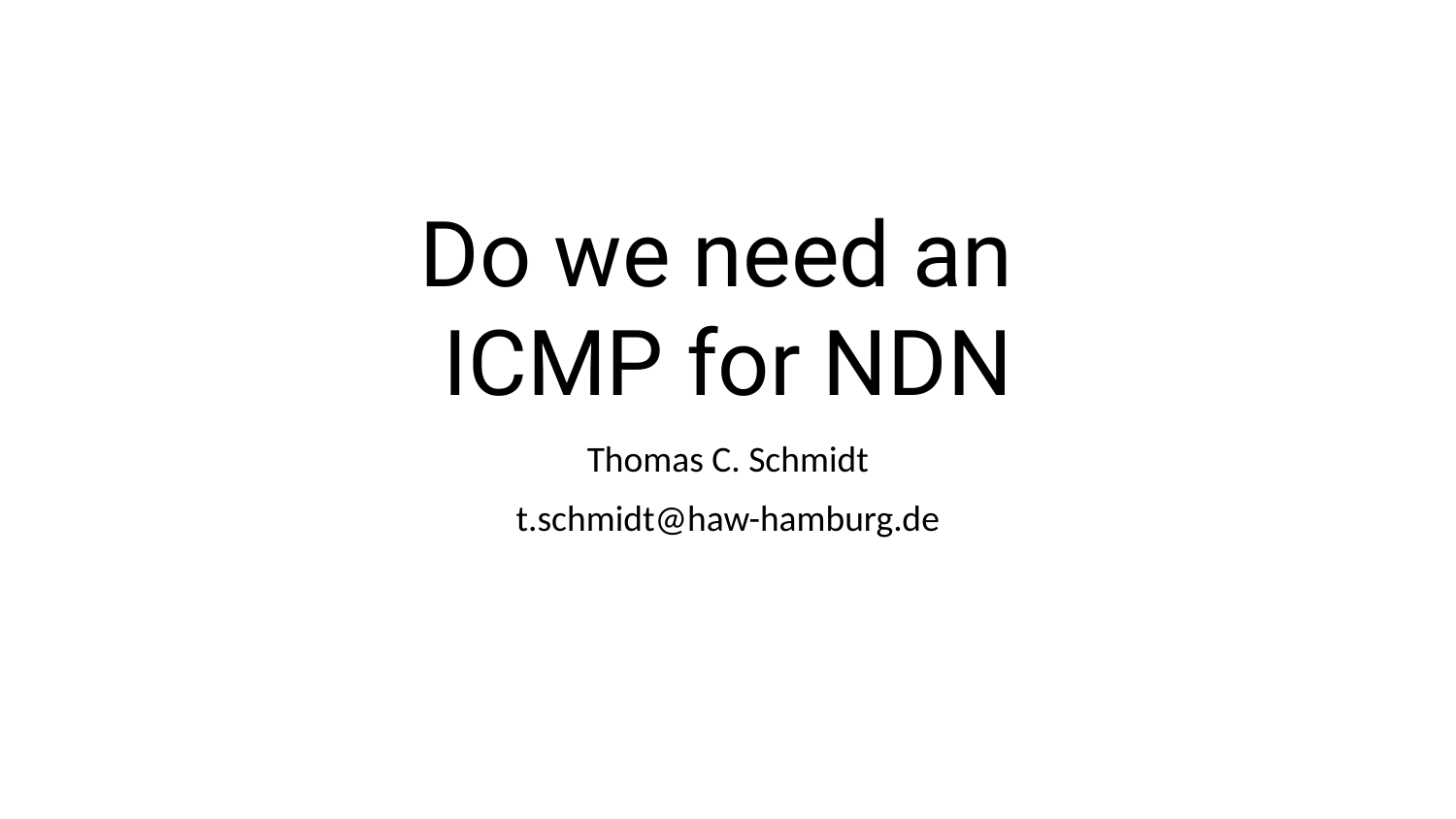# The Value of Request-Response

NDN was designed from a strong security angle:

- Data transfer is always solicited
- No explicit addressing of nodes (except next hop)
- →Makes DDoS difficult

Interest flooding?

- Interests small (without data)
- Bursts can be mitigated by rate control and backpressure
- State management is problem of infrastructure, not end node

We don't want sender-controlled data flows to a remote node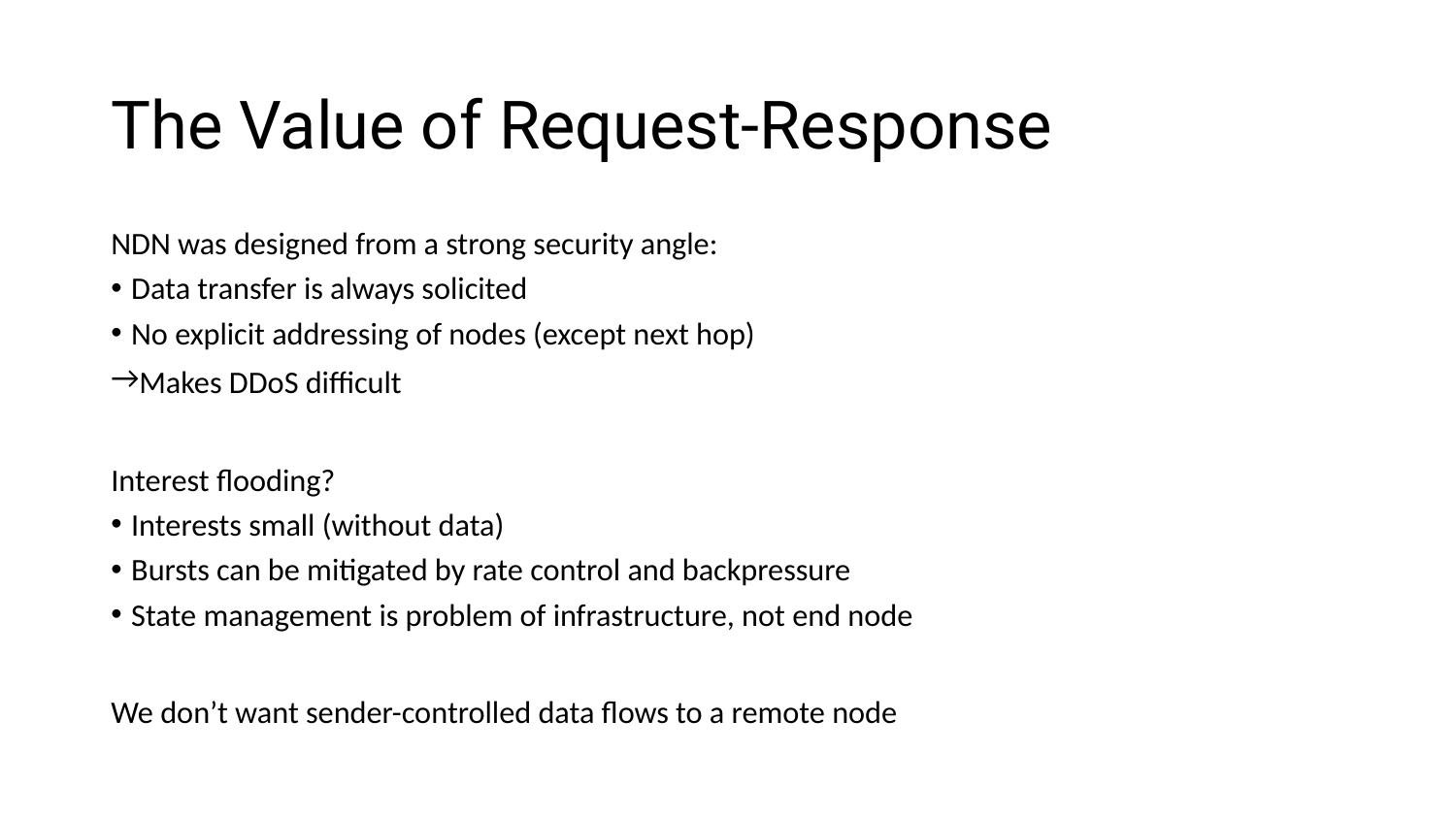### Need for Pushme?

- How to bootstrap a network?
- How to disseminate control state efficiently?
- How to initiate a flow to the remote?
- How to manage alerts?

… without addressing remote network nodes!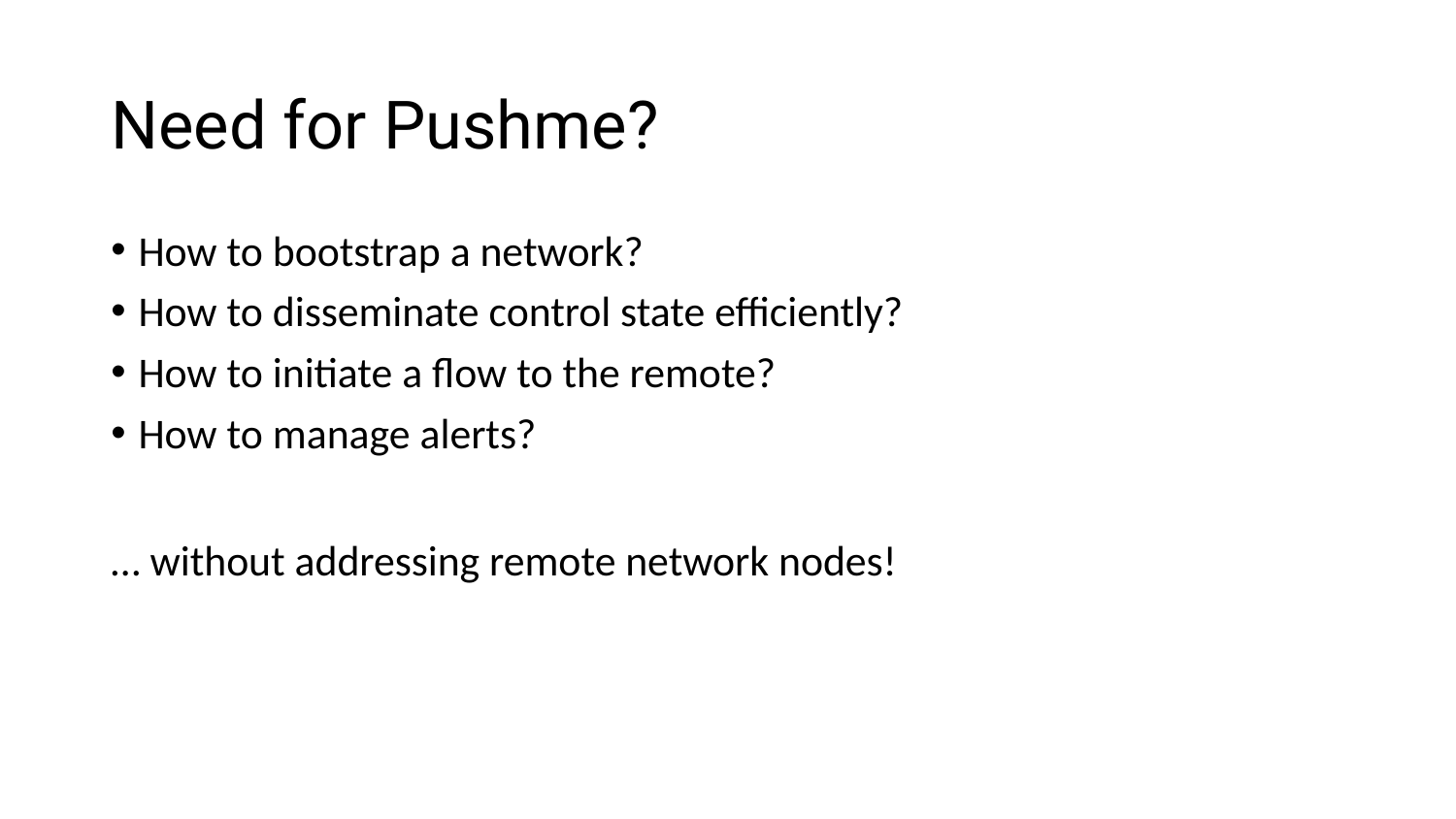## Considered Harmful

- Push packet
	- This just breaks the paradigm
- Persistent Interest/persistent subscription (COPSS)
	- Implements a persistent data path (for DDoS)
	- Can cause broadcast disasters (the pushme-pullyou case)
- Interest notification (data in Interest, Ack in 'data')
	- 'Push light' packet
	- Again breaks the paradigm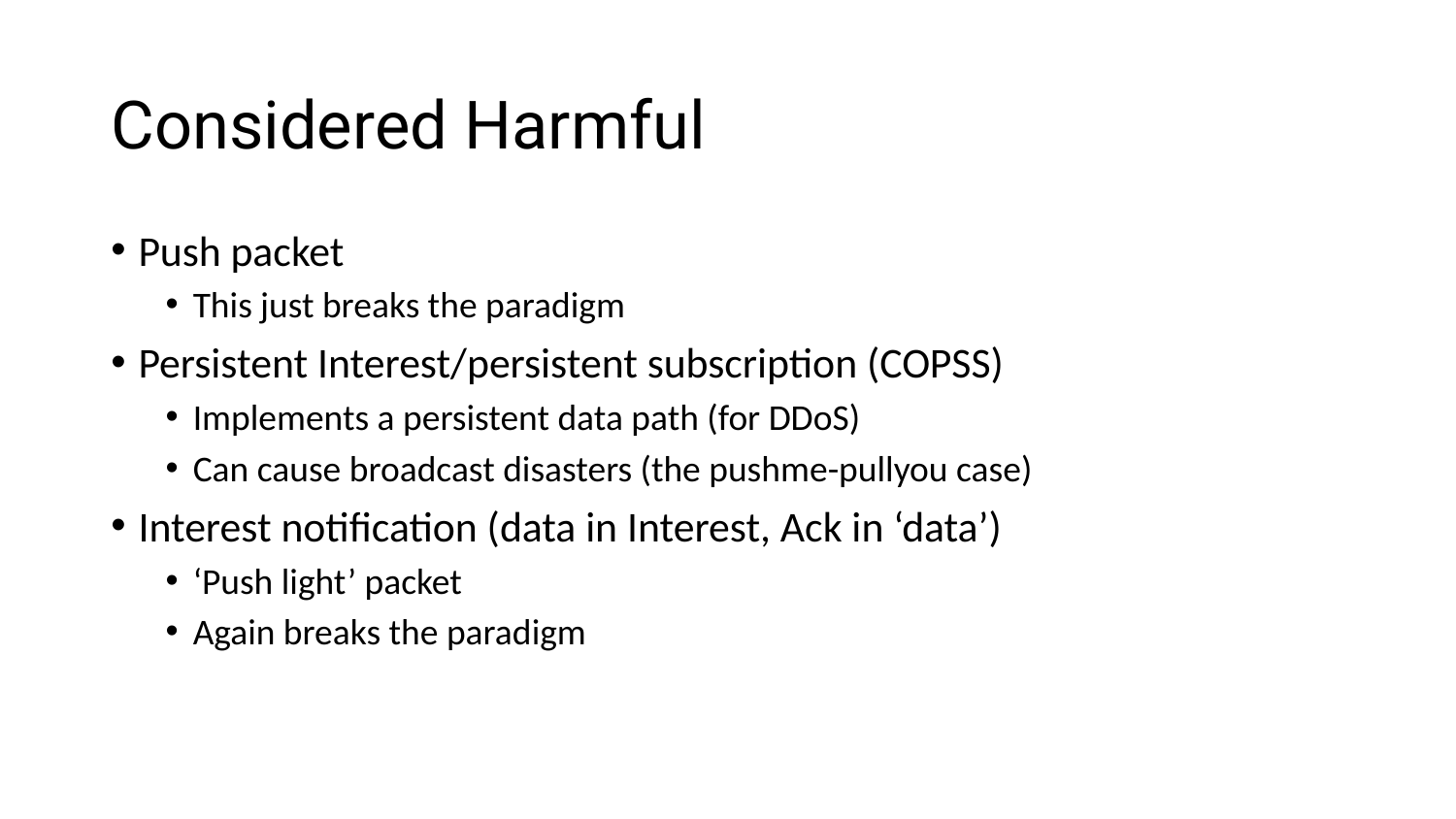# Semantic Overloading

Interest-follows-Interest

- Obfuscates communication logic
- Inflicts with message semantics
- Fools the forwarders
	- Initiates hop-wise unwanted transactions with stale states
	- …?